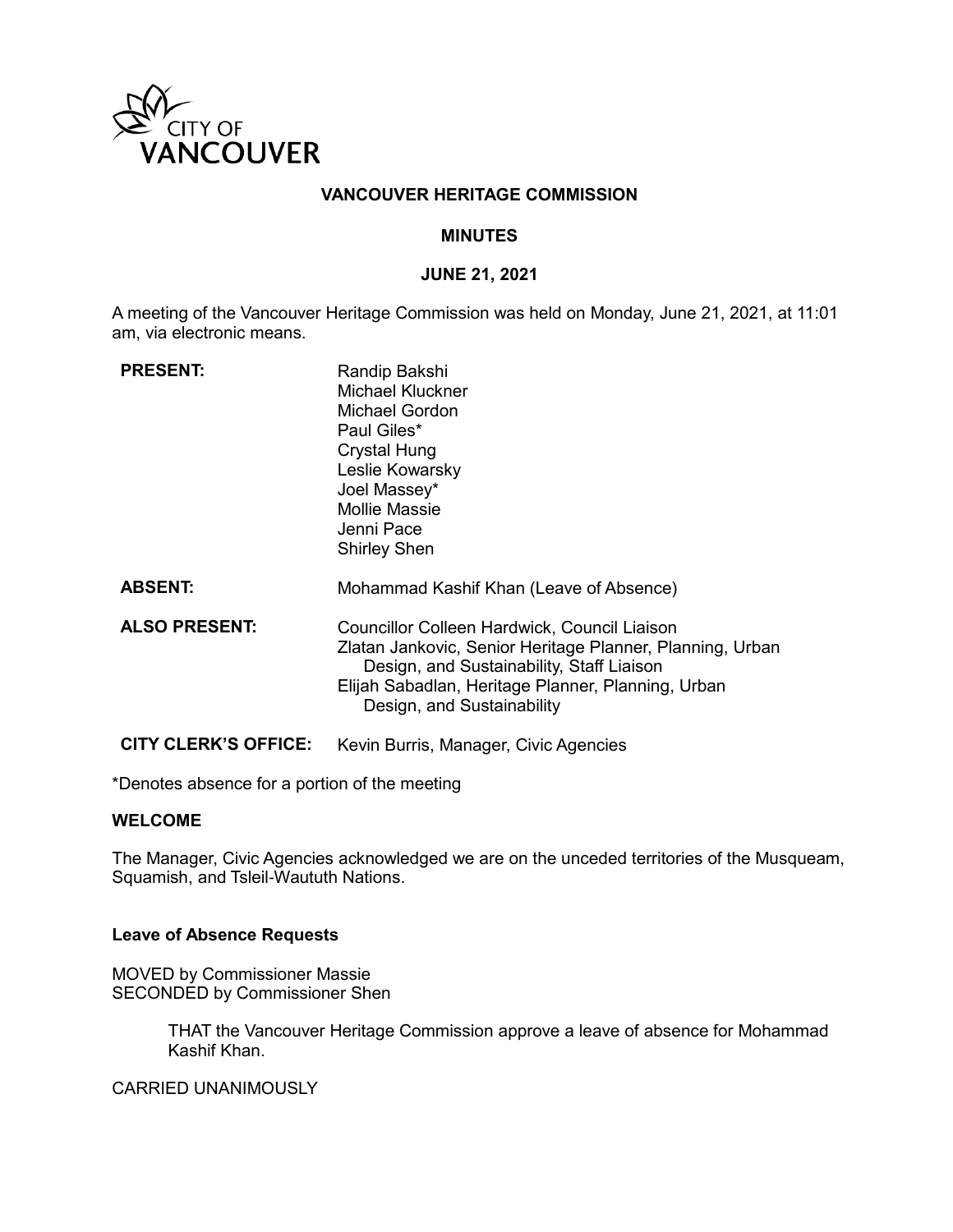# **Approval of Minutes**

MOVED by Commissioner Shen SECONDED by Commissioner Pace

> THAT the Vancouver Heritage Commission approve the Minutes from the meeting of Monday, May 31, 2021, as circulated.

CARRIED UNANIMOUSLY

# **1. Elections**

*Chair/Vice-Chair*

MOVED by Commissioner Gordon SECONDED by Commissioner Shen

> THAT Mollie Massie be appointed Chair of the Vancouver Heritage Commission, for a term ending December 5, 2021.

CARRIED UNANIMOUSLY

MOVED by Commissioner Kluckner SECONDED by Commissioner Gordon

> THAT Jenni Pace be appointed Vice-Chair of the Vancouver Heritage Commission, for a term ending December 5, 2021.

CARRIED UNANIMOUSLY

### *Development Permit Board Advisory Panel Alternate Liaison*

MOVED by Commissioner Gordon SECONDED by Commissioner Massie

> THAT Shirley Shen be appointed Vancouver Heritage Commission Alternate Liaison to the Development Permit Board Advisory Panel, for a term ending December 5, 2021.

CARRIED UNANIMOUSLY

*First Shaughnessy Advisory Design Panel Liaison/Alternate Liaison*

MOVED by Commissioner Massie SECONDED by Commissioner Pace

> THAT Joel Massey be appointed Vancouver Heritage Commission Liaison to the First Shaughnessy Advisory Design Panel, for a term ending December 5, 2021.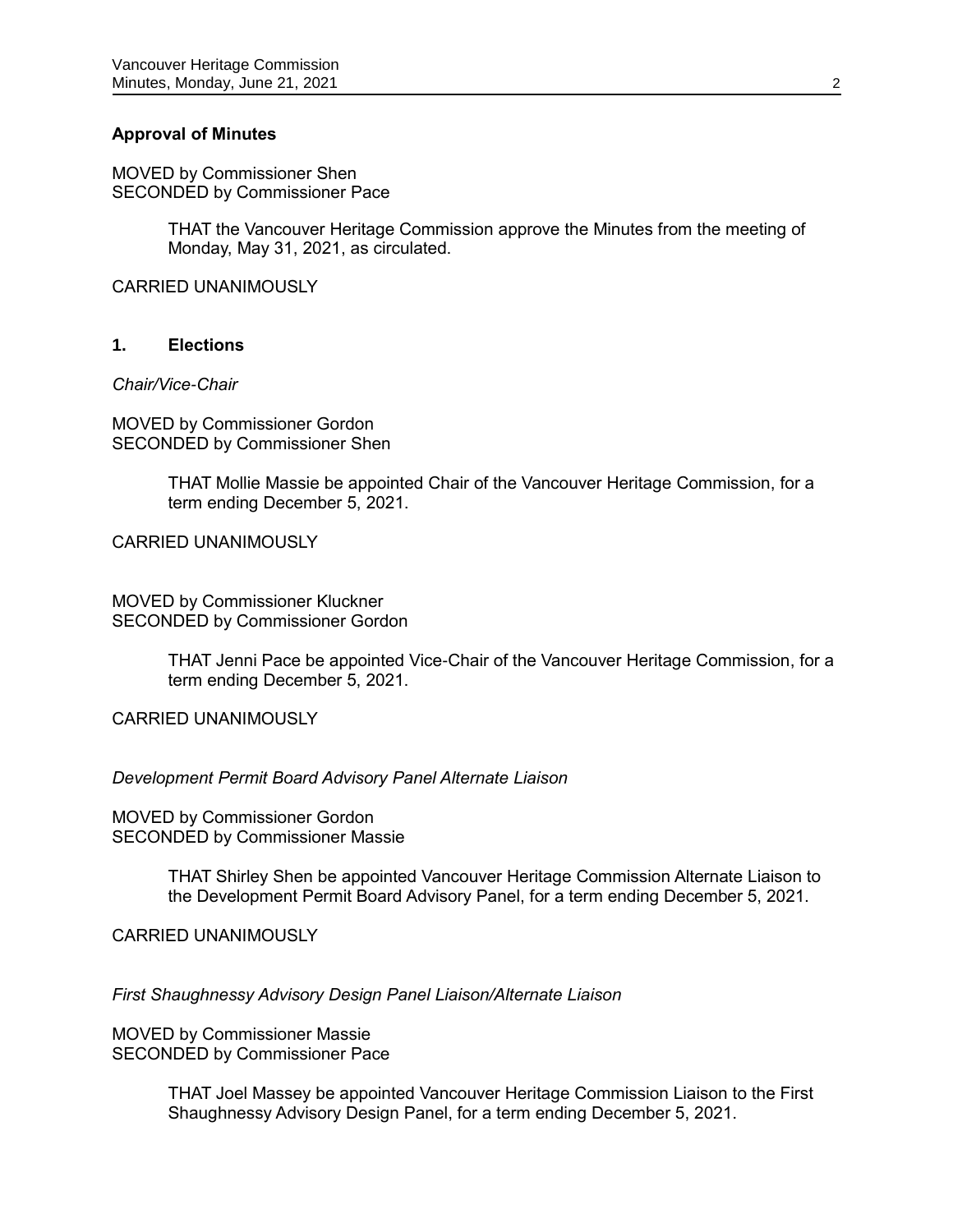### CARRIED UNANIMOUSLY

MOVED by Commissioner Gordon SECONDED by Commissioner Massey

> THAT Crystal Hung be appointed Vancouver Heritage Commission Alternate Liaison to the First Shaughnessy Advisory Design Panel, for a term ending December 5, 2021.

CARRIED UNANIMOUSLY

#### *SOS and VHR Subcommittee*

MOVED by Commissioner Massey SECONDED by Commissioner Shen

> THAT Michael Gordon, Leslie Kowarsky, Paul Giles, and Michael Kluckner be appointed to the Statement of Significance and Vancouver Heritage Register Subcommittee of the Vancouver Heritage Commission, for a term ending December 5, 2021.

FURTHER THAT the Vancouver Heritage Commission confirms Shelley Bruce's continued engagement on the Statement of Significance and Vancouver Heritage Register Subcommittee as a subject matter expert.

CARRIED UNANIMOUSLY

#### *Awards Planning Subcommittee*

MOVED by Commissioner Kluckner SECONDED by Commissioner Massey

> THAT Michael Gordon be appointed Chair of the Awards Planning Subcommittee of the Vancouver Heritage Commission, for a term ending December 5, 2021.

> FURTHER THAT Jenni Pace and Leslie Kowarsky be appointed to the Awards Planning Subcommittee of the Vancouver Heritage Commission, for a term ending December 5, 2021.

CARRIED UNANIMOUSLY

## **2. Vancouver Heritage Program**

Presenters: Zlatan Jankovic, Senior Heritage Planner Elijah Sabadlan, Heritage Planner

Staff provided the Commission with a presentation on the visions, goals, and directions of the Vancouver Heritage Program, and responded to questions and comments.